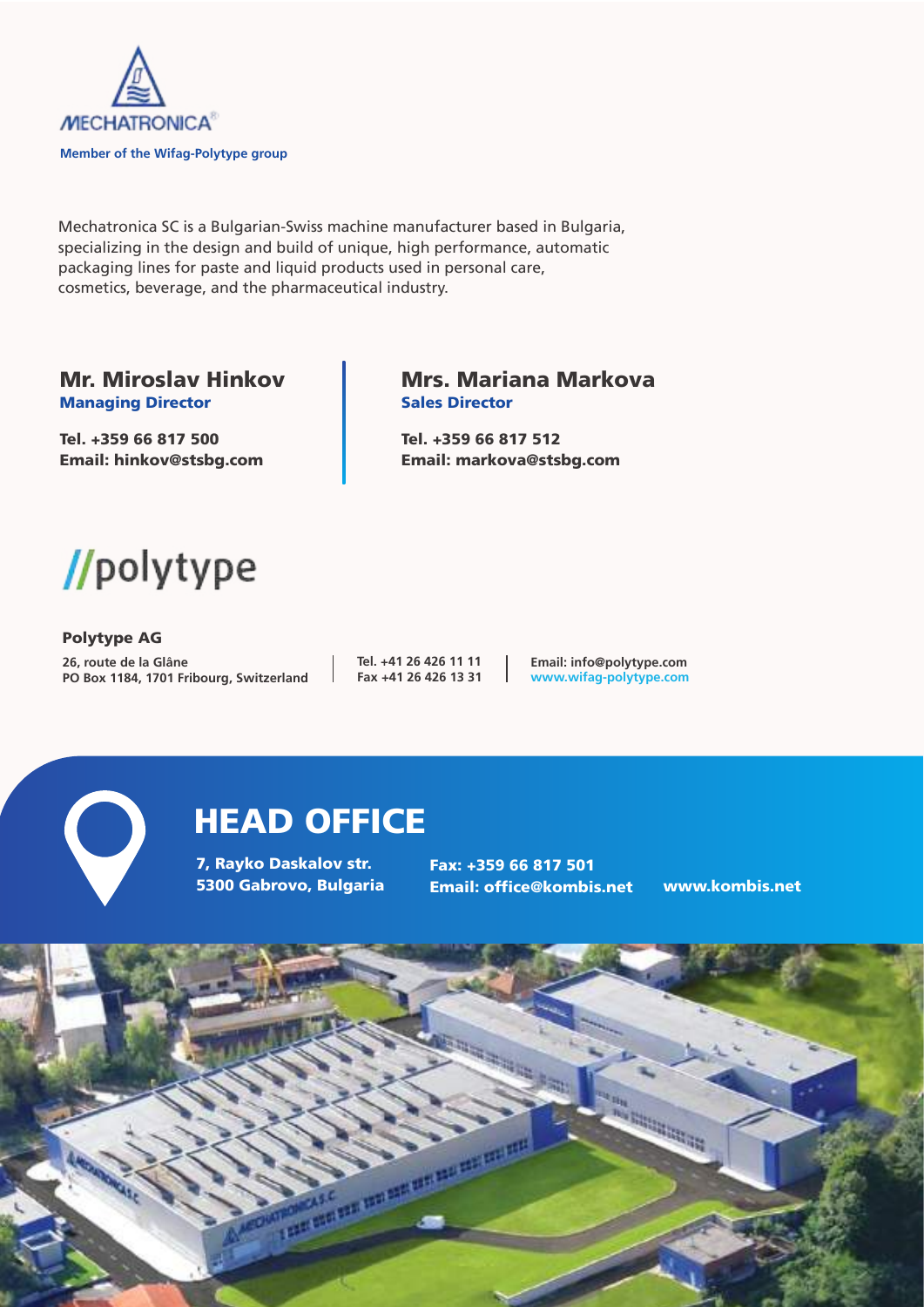

# **KOMBIS TMM 8007**

### **AUTOMATED LAMINATED TUBE MAKING MACHINE**

# **Flexible production.** Adaptability is an advantage.

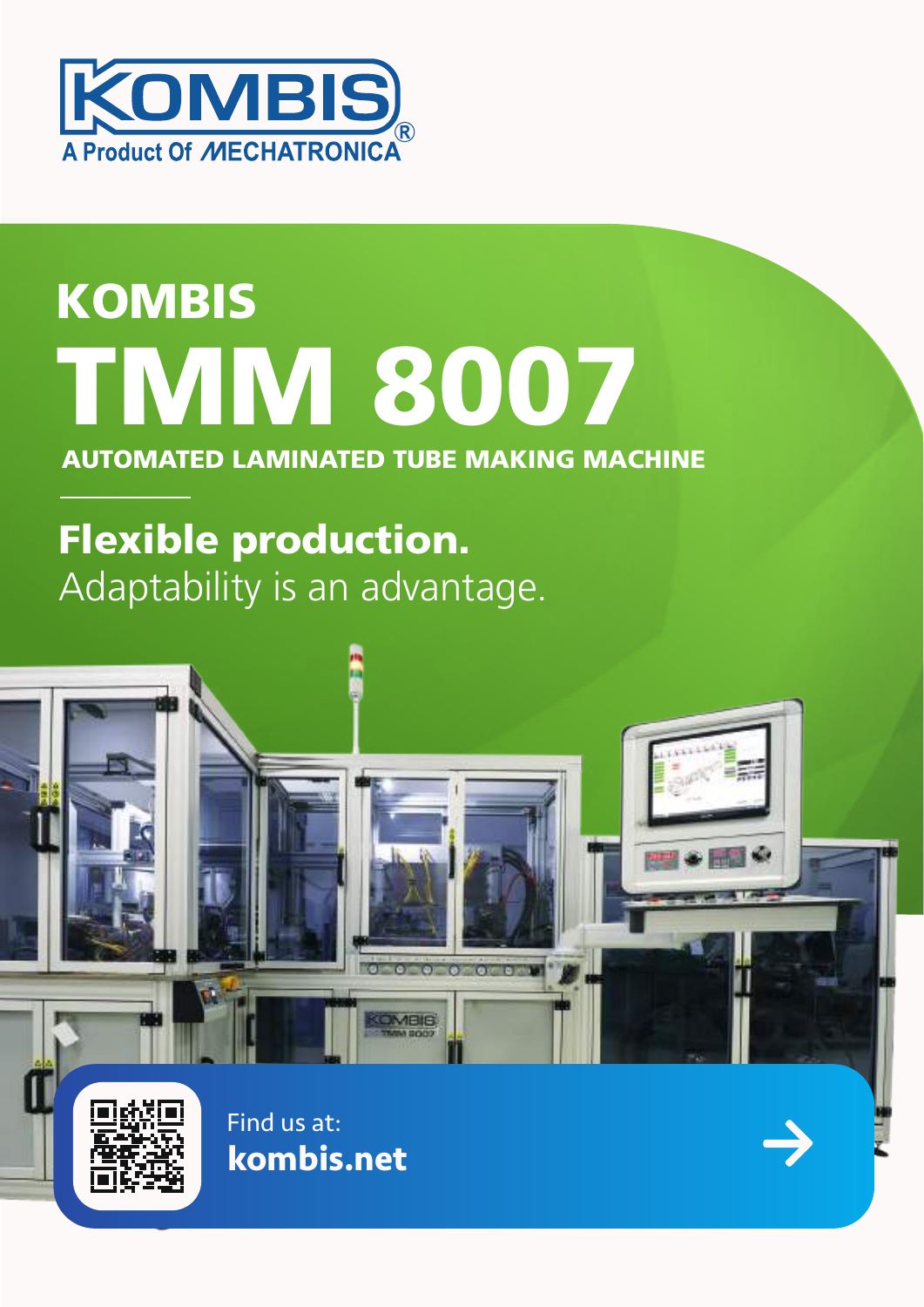

#### **TECHNICAL PARAMETERS TMM8007**

#### **TUBE SIZE\***

| <b>TUBE DIAMETER</b> | $D16 - D50$  |
|----------------------|--------------|
| <b>TUBE LENGTH</b>   | $L80 - L200$ |

#### **MACHINE SPEED\*\***

| <b>ABL</b> | 95 TUBES PER MINUTE *** |
|------------|-------------------------|
| <b>PBL</b> | 90 TUBES PER MINUTE *** |

#### **MATERIAL**

| <b>ABL</b>          | $200 \mu m - 330 \mu m$                    |
|---------------------|--------------------------------------------|
| <b>PBL</b>          | $220 \mu m - 380 \mu m$                    |
| <b>POWER SUPPLY</b> | $3P + N + PE$<br>400 V +/- 10%<br>50/60 Hz |

#### **COMPRESSED AIR**

| <b>FLOW RATE</b>                       | 1250 l/min  |
|----------------------------------------|-------------|
| <b>PRESSURE</b>                        | 6 bar       |
| <b>MECHANICAL</b><br><b>ADMIXTURES</b> | $\leq$ 5 µm |

#### **COOLING WATER**

| <b>FLOW RATE</b>   | $20$ $l/min$ |
|--------------------|--------------|
| <b>TEMPERATURE</b> | 15 °C        |
| <b>PRESSURE</b>    | $2 - 4$ bar  |

**\*Confirmation needed after a review of the geometry of the shoulders for PBL tooling for diameter smaller than 25 mm.**

**\*\*The output is guaranteed for standard round tube only (tested on D30; L145; stand-up cap; laminate tube TL 1337 FC Huhtamaki 250/12 µm; using a PBL module as a pre-heater).**



- **Modular principle**
- **ABL and PBL compatible**
- **Remote Control for Support & Monitor**



- **Quick change-over**
- **Suitable for thin materials**
- **Fast and cost-effective welding systems (KOMBISEAM™)**



- **High added value product**
- **Compact design**
- **Addition of specialized tooling by client's request**

We offer multiple optional modules and add-ons. Learn more about them at

## **kombis.net**

#### **\*\*\*OEE>85%**